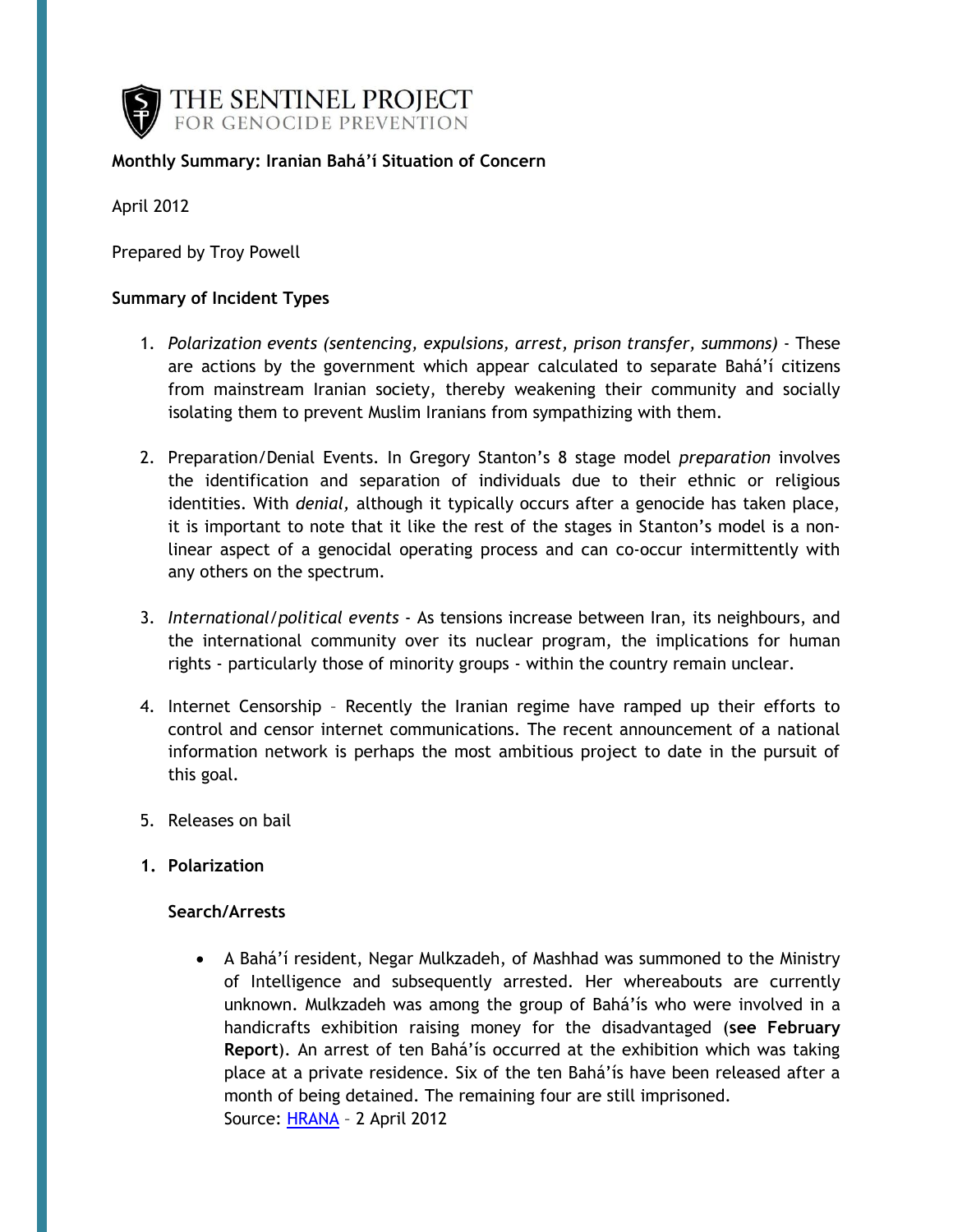

# THE SENTINEL PROJECT<br>FOR GENOCIDE PREVENTION



 A Bahá'í resident of Karaj Sarir Sadeqi was arrested at his residence. Sadeqi's relatives claimed that the security forces present possessed a warrant from the Public Prosecutor. It is alleged that his arrest is connected to the arrest of 14 Bahá'ís that occurred in Shiraz on 3 February 2012 (**See February Report**). Source: [HRANA](http://wp.me/pNMoJ-1g1) - 8 April 2012

It was later reported that Sarir was transferred to Detention Centre 100 in Shiraz. Sarir's relatives state that he has been subject to psychological pressure and is afflicted with breathing problems and heart palpitations. Source: [PCED](http://wp.me/pNMoJ-1h4) 19 April 2012



- A Bahá'í couple named Housmand Sana'i and his wife Sho'aleh Shahidi were previously arrested at their home in Bojnourd by security forces possessing a warrant to search the home with arrest. Sho'aleh was released after 8 hours, but has subsequently been summoned, re-arrested (on 14 April 2012) and imprisoned. On the following day the couple's son Shayan Sana'i was also summoned and arrested. The charge for the couple and their son was "teaching the Bahá'í Faith" as proclaimed by the prosecutor. Source: [HRANA](http://sensday.wordpress.com/2012/04/16/further-arrests-in-bojnord/) - 7, 14 April 2012.
- A Bahá'í resident of Qaemshahr, Anis Moti'i was arrested. His whereabouts are unknown. His brother Amin was also abused by security forces. Source: [Khabar Navard Blog](http://sensday.wordpress.com/2012/04/18/another-arrest-and-beating-by-security-forces-in-qaemshahr/) - 18 April 2012

It was also reported that Intelligence agents and officers from the local government (approximately 30) had searched the album binding workshop where Anis Moti'I was employed in Qaemshahr. Despite being able to show his licence to operate the workshop officials closed his business anyway. Moti'i was apparently arrested on the grounds that a private individual had made a complaint about him.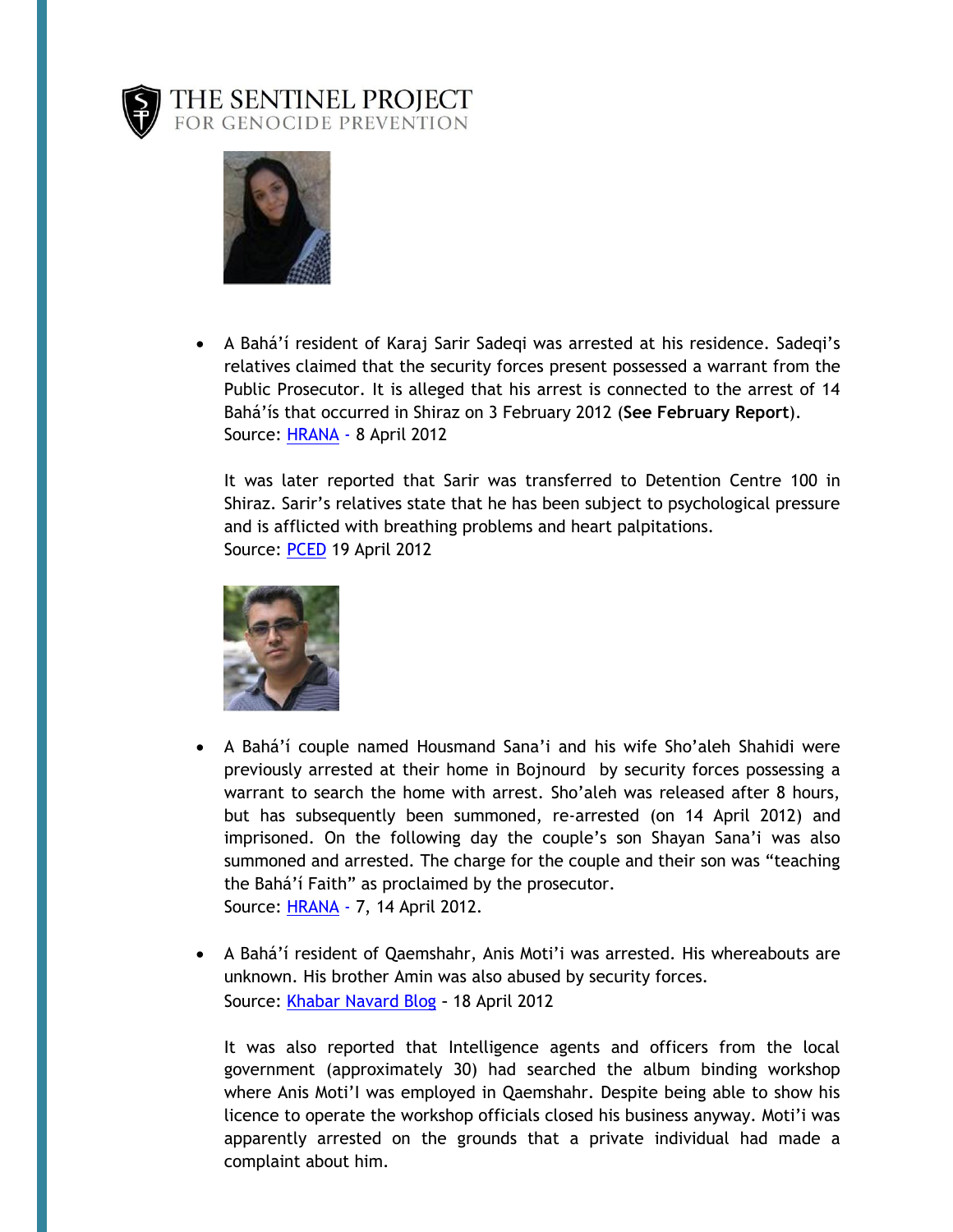

Source: [HRANA](http://wp.me/pNMoJ-1h8) - 19 April 2012

Additionally, state officials visited the offices of Anis' father the owner of the business. It has also been reported that the Anis' brother



 On 12 April 2012 Farnak Heyani Derakshan had her home searched by security forces and was arrested after having cassette tapes, religious literature, and her computer confiscated. On the previous day, Faranak had been summoned to the Ministry of Intelligence and was subjected to a lengthy interrogation before being released and instructed to come back on the following day. Faranak was taken to Shahid Kuchui Prison in Sari but was transferred the next day to a prison in Qaemshahr.

Security forces searched the home Mehnam Derakshan in Tenakabon on the 15<sup>th</sup> of April, personal effects and religious items were seized before her arrest. Her whereabouts are currently unknown. Source: [HRANA:](http://wp.me/pNMoJ-1h8) 19 April 2012

## **Sentencing**

• Igan Shahidi a Bahá'í activist who fought for equal educational rights was summoned to Tehran's Evin Prison to begin serving his 5-year sentence. Iqan was previously free on bail on condition that he answered his summons. His sentence was confirmed by the review court and Shahidi has been charged with "membership of an illegal organization" the Committee for the Right to Education (PCED). It was later reported by Khabar Navard that Iqan has been transferred to Raja'i Shahr Prison. Source: [HRANA](http://sensday.wordpress.com/2012/04/06/iqan-shahidi-to-begin-sentence/) - 6 April 2012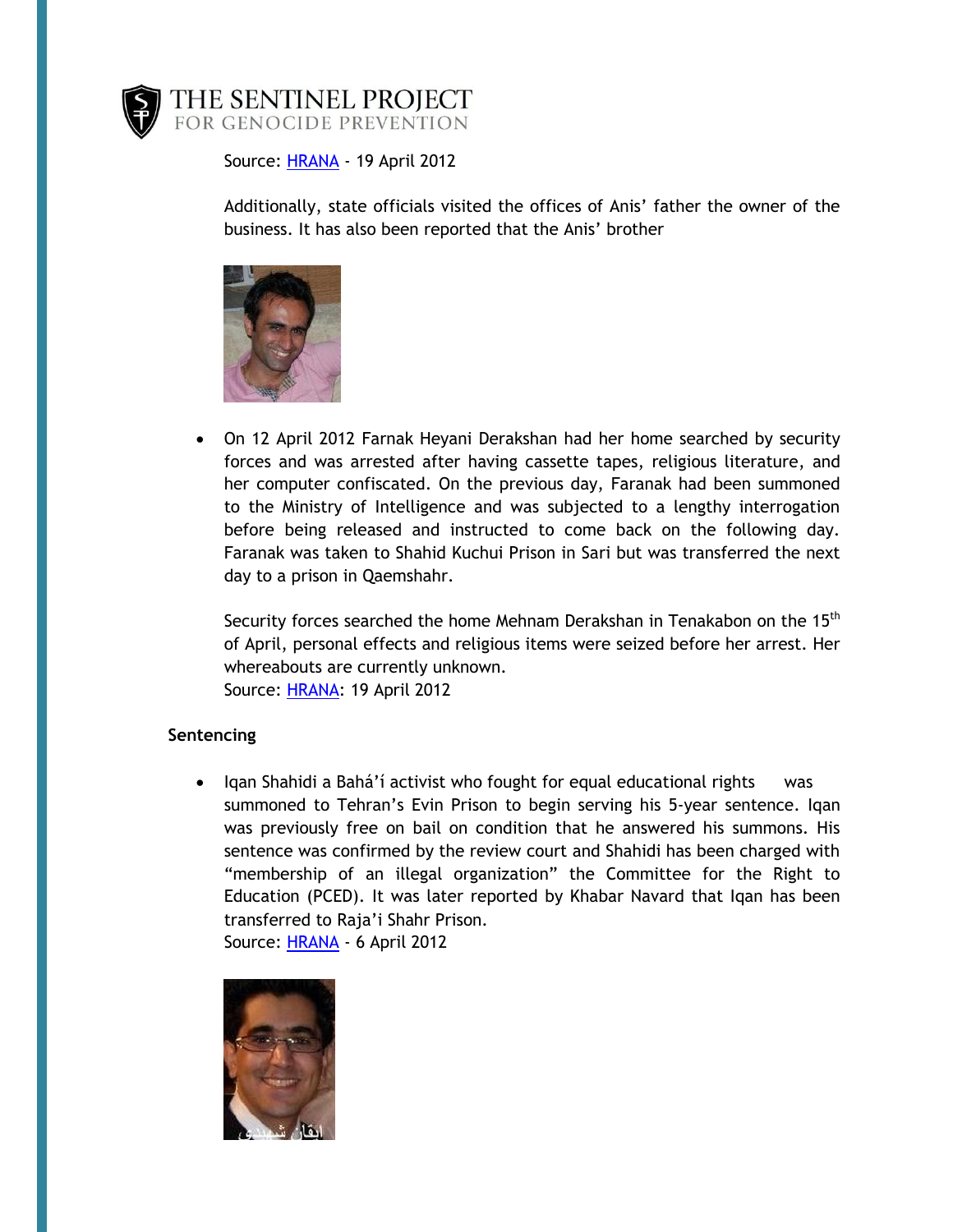

THE SENTINEL PROJECT FOR GENOCIDE PREVENTION

 Two Bahá'í women from Semnan have been tried and sentenced. Shohreh A'zami-Kasa'i was first arrested last year and subsequently released on bail. She has been tried and sentenced to five years on the charge of "Membership of the Bahá'í community." Anisa Fana'ayan, a Bahá'í from Semnan, was tried on 9 April 2012 and has been awaiting sentencing. Last November the Ministry of Intelligence arrested and interrogated her for 15 days despite the fact that she cares for two young children aged 2 and 7 years old. A'zami-Kasa'i's husband Siamek Iqani has been serving a 3-year sentence in Semnan Prison. In the last 3 years A'zami-Kasa'i's trial marks the eleventh Bahá'í female of the province to receive sentencing. Sentences for the other women range from 1 to 7 years in duration.

Source: [HRANA](http://wp.me/pNMoJ-1hx) – 26 April 2012

## **Prison Transfer**

 Shahram Chiniyan, a Bahá'í resident of Tehran, has been transferred from Evin prison to Raja'I Shahr Prison. Chiniyan was sentenced to 70 lashes and 8 years in prison for the charge of insulting Islam. Chiniyam was first arrested in March 2009 and released a year later, having to use his business licence as bail. It is alleged that a complaint linking Chiniyan to his charge was made by a neighbour.

Source: [HRANA](http://sensday.wordpress.com/2012/04/15/shahram-chiniyan-transferred-to-rajai-shahr-prison/) - 15 April 2012

- A Bahá'í family Bakhtiyar Rasekhi, Farhnaz Na'imi, and their daughter Farin Rahimi - who were previously detained on 5 January 2012 after security agents searched and raided their home the family has been transferred after their initial imprisonment. Baktiyar was taken to the men's section of the Shahab Prison in Kerman, and his wife and daughter were taken to the general detention of the women's section in the same prison. Source: [HRANA](http://wp.me/pNMoJ-1gw) - 16 April 2012
- Two Bahá'ís who have been detained for more than two months, Eyman Rahmat-Penah and Sina Sarikhani, have been transferred and confined to a prison wing known for its severe conditions. The two men disobeyed an order from the prayer leader of the prison that Bahá'ís should have no interaction with non-Bahá'í inmates. After a few warnings reinforced by the prison's administrative officials, the Bahá'í inmates were moved to wings 10 and 11 of Adel Abad Prison where prisoners with serious contagious diseases are held. Source: [HRANA](http://wp.me/pNMoJ-1gE) - 16 April 2012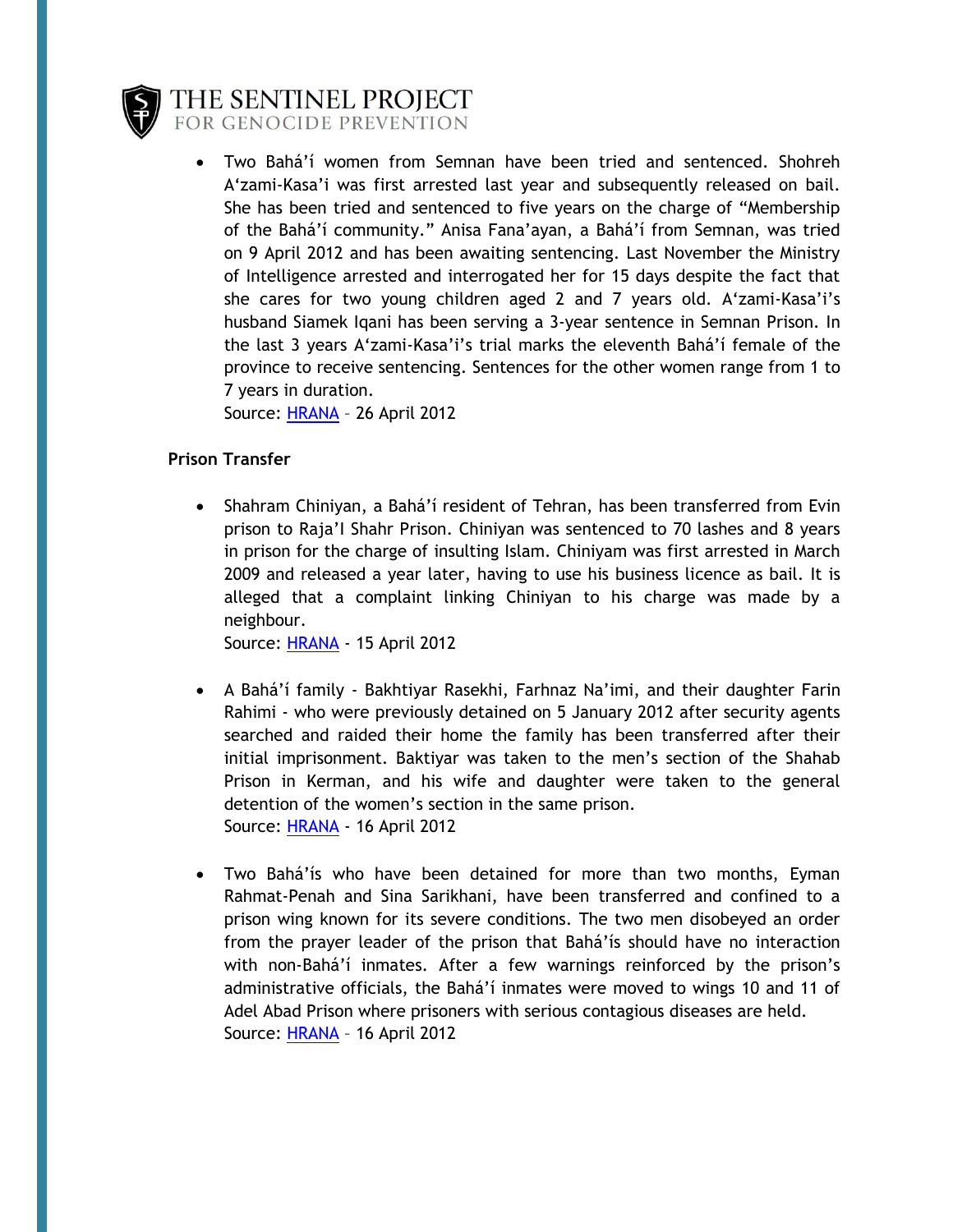

THE SENTINEL PROJECT<br>for genocide prevention



## **Prison Detention / Health Conditions**

• It has been reported that there has been mounting repression on the Bahá'ís of Shiraz. A group of Bahá'í prisoners who have been placed in temporary detention for over two months (which exceeds the period specified by court order) remain detained. On 7 April 2012, four of these Bahá'ís - Kavus Samimi, Kambiz Habibi, Mazhgan Amadi, and Farshid Yazdani - were taken to Detention Centre 100 in Shiraz and there has been no word about their status. They were prohibited from having any contact with other detainees. A lawyer for some of the Bahá'ís was told on 9 April 2012 that their detention would be extended for 2 months.

Source: [HRANA](http://wp.me/pNMoJ-1g5) – 9 April 2012

 A Bahá'í prisoner who is a part of a group arrested and imprisoned earlier **(see March Report)** named Sam Jaberi is reported to be in poor health. Prison officials have not taken measures for him to receive proper treatment. Despite communications from Jaberi's family regarding his medical conditions, a letter from a physician confirming Jaberi's need for immediate treatment as well as a letter from a solicitor requesting Jaberi's transfer to a hospital, a judge has refused to make the corresponding order. Jaberi suffers from back pain, respiratory problems, and high blood pressure

Source: [HRANA](http://wp.me/pNMoJ-1gA) – 16 April 2012



## **Expulsion**

• It has been reported that in February two children were expelled from a school Najafabad. The expulsions followed a public meeting called by the Chief of Police in which the Bahá'í faith was said to cause moral corruption. Interestingly, the parents of the now expelled children objected to this claim and also garnered some support from Muslim parents present at the meeting.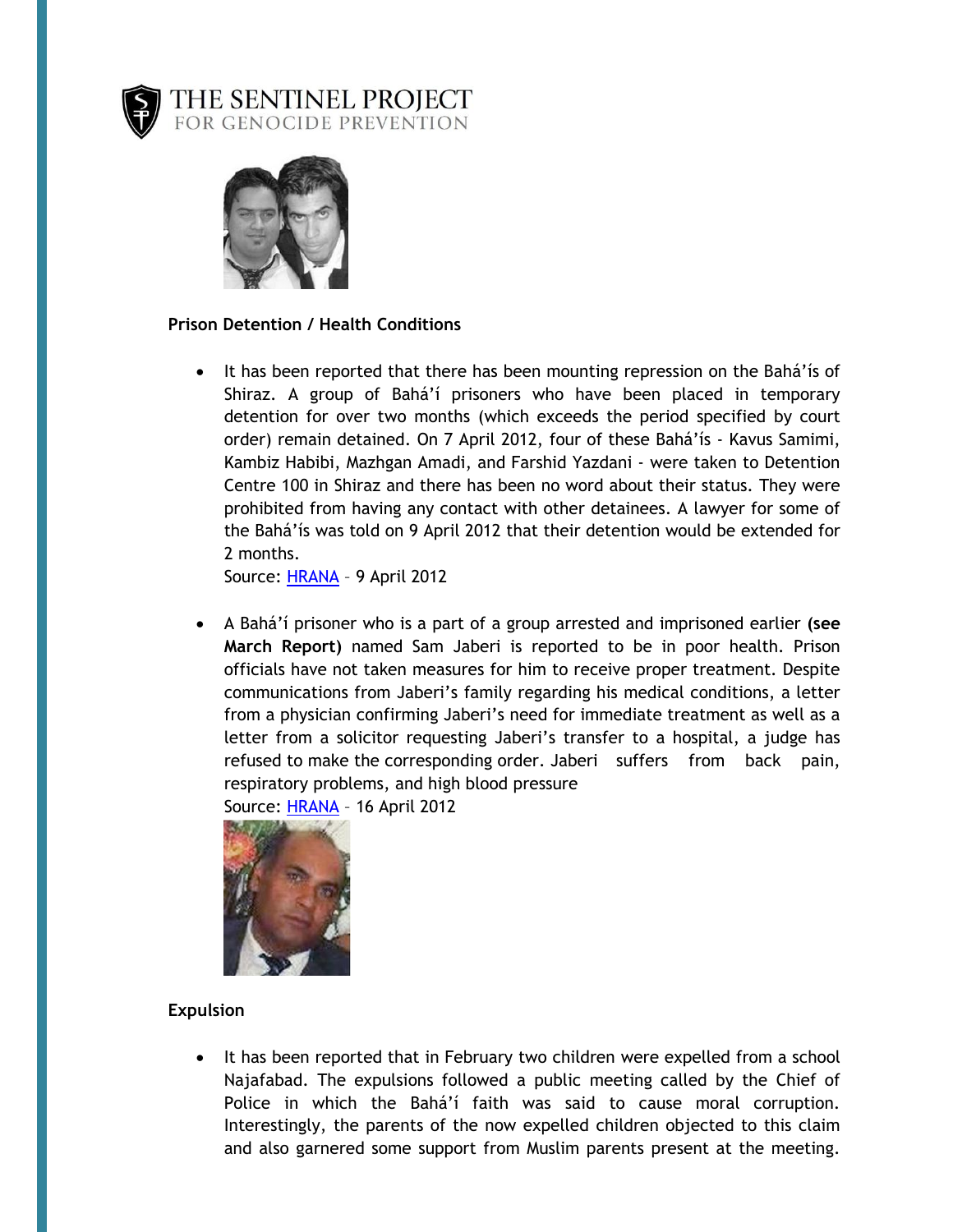

THE SENTINEL PROJECT FOR GENOCIDE PREVENTION

> The parents who made the initial objections made complaints about the Police Chief's behaviour both to the school's administration and the Office for Supervising Education. On the following day, the children of the parents received an abrupt expulsion. At the Office for Supervising Education the parents were told that Bahá'ís had no rights to their religion. This was presumably done in privacy so that other parents wouldn't discover they were Bahá'ís. The parents tried to resolve the issue at the Office for Supervising Education in Isfahan and were again unsuccessful. The expulsion has been confirmed by educational officials and the parents have been instructed to enrol their children at another school.

Source: Bahá'í [News Service](http://wp.me/pNMoJ-1fT) - 26 March 2012.

 A Bahá'í undergraduate student was expelled from Kerman Medical University. Elhan Mehrebani-Yazdi had only one term of theory and an internship remaining to finish her degree requirements. Elhan received a letter citing her adherence to the Bahá'í faith as the reason for her expulsion. Source: [HRANA](http://wp.me/pNMoJ-1hc) – 19 April 2012

## **Business Closure**

• It was reported that on 18 February 2012 an operating licence for the business of Ali Tabiyaniyan, a Bahá'í resident of Semnan, was revoked by local officials. The stated cause for the revoked licence was "violations" but no details on the nature of these violations were provided. Officials eventually admitted that the orders "came from above" and that the local officials themselves were not responsible.

Source: [Khabar Navard](http://wp.me/pNMoJ-1fK) – 7 April 2012

 Local officials in the Semnan region revoked the business licence of Farhad Fana'ayan, whose business was initially closed on 26 October 2012. The business licence was revoked without explanation but Fana'ayan was told that he would not receive any further licences to conduct his business in Semnan. Source: [HRANA](http://wp.me/pNMoJ-1hs) – 25 April 2012

## **2. Preparation/Denial Events**

 On the morning of 18 April 2012 a Muslim-Bahá'í inter-religious couple - who are expecting a child - were arrested in their home. Sahel Miri and his wife Raheleh Ma'sumi had their home searched before they were taken away as part of the arrest of four Bahá'ís in Qaemshahr. It has now emerged that the primary charge has been laid against Miri and that it relates to the fact that he married a Muslim and allegedly caused her to change her religion. The accusation has since been denied by officials at the Ministry of Intelligence however it's been reported that the Ministry has been urging the parents of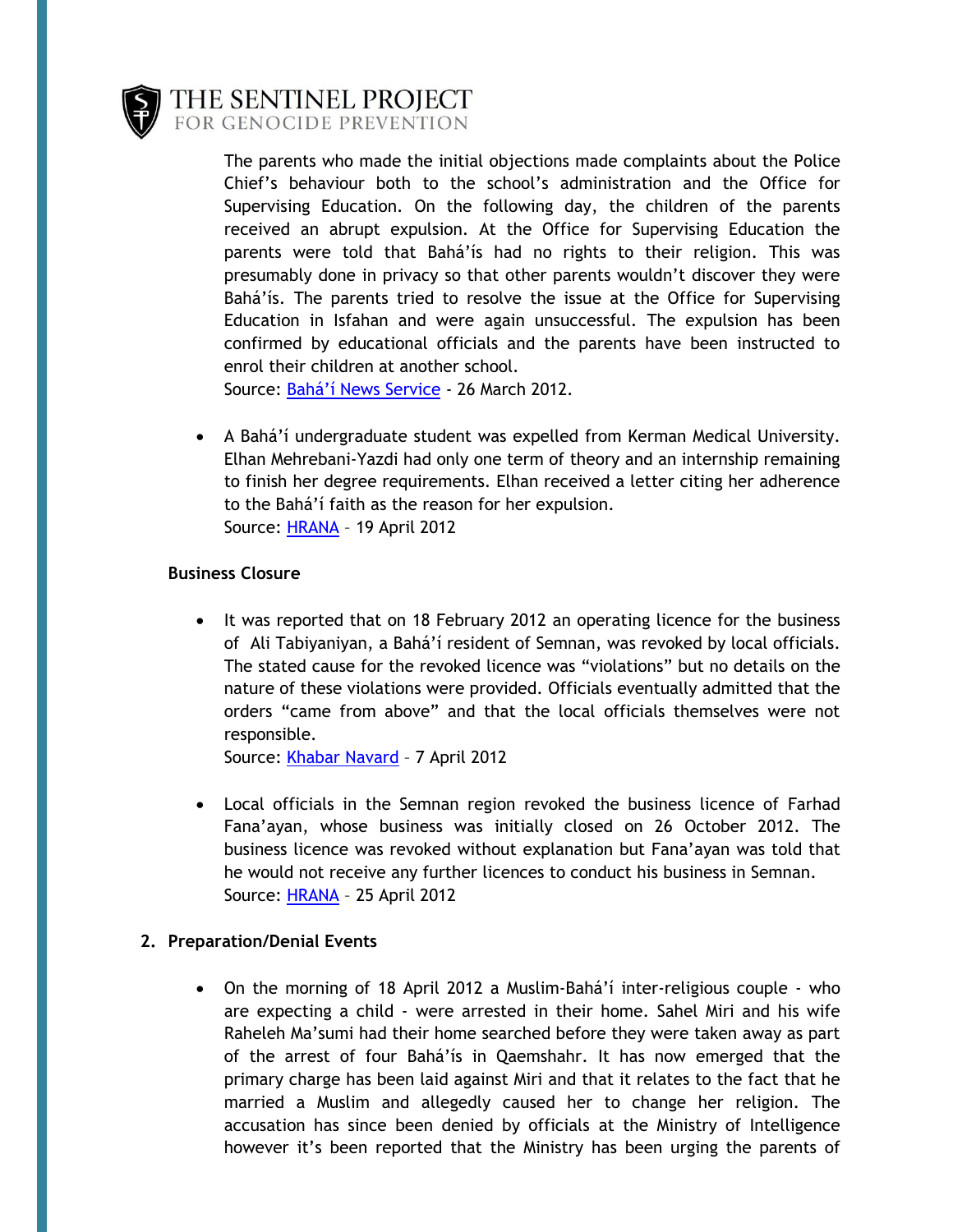

THE SENTINEL PROJECT FOR GENOCIDE PREVENTION

> Ma'sumi to file a complaint citing Bahá'í conversion against their son-in-law. The Ministry of Intelligence have denied an attempt to release Ma'sumi on bail, despite the fact that her family members have offered to post bail twice. The situation is emotionally charged due partially to the fact that Islamic law forbids the marriage of non-Muslim men to Muslim women. The whereabouts of the couple is currently unknown.

Source: [CNN iReport](http://ireport.cnn.com/docs/DOC-785340) – 18 April 2012.

## **3. International/Political events**

 Western Sanctions coupled with the recent expulsion of Iranian banks from SWIFT, the global platform for financial transactions, is expected to have a significant impact on the Iranian economy. On 17 March 2012, SWIFT disconnected 30 Iranian banks from its global network, which is compounded by United States economic sanctions which have targeted 23 banks in the country. As a result of the SWIFT sanctions on Iran, cash transaction costs have risen significantly. Other impacts include factories struggling to procure spare parts and materials. Additionally, cheaper Chinese goods have begun to penetrate the market, thus undermining local Iranian industry. Despite these consequences, Iranian officials remain determined. Iran's Foreign Minister Ali Akbar Salehi referred to the sanctions as "minor problems" insisting on the country's capability to bypass international pressures. The majority of Iran's revenue comes from its oil, and the country has recently signed barter agreements with buyers in India and other countries in an attempt to bypass the sanctions.

Source: [VOA](http://www.payvand.com/news/12/apr/1028.html?utm_source=twitterfeed&utm_medium=twitter) – 4 April 2012

- The imprisonment and repression of the seven Bahá'í leaders received worldwide attention on day that marked their  $10,000<sup>th</sup>$  day in prison. The initiative raising awareness for Bahá'í leaders was put together by the [United4Iran](http://www.united4iran.org/) organization. Source: [Bahá'í World News Service](http://www.payvand.com/news/12/apr/1019.html?utm_source=twitterfeed&utm_medium=twitter) - 3 April 2012
- In what has been heralded as a rare show of cooperation in Istanbul, Iran and several world powers marked their first meeting over the pressing nuclear in more than a year. Progress appeared to be made as all parties to the meeting agreed to meet again on 23 May 2012. Despite the apparent progress, challenges still remain regarding what measures Iran must take to convince the international community that its nuclear enrichment program is benign. Source: [Associated Press](http://www.huffingtonpost.com/2012/04/14/iran-nuclear-talks-diplom_n_1425439.html?ref=world) – 14 April 2012.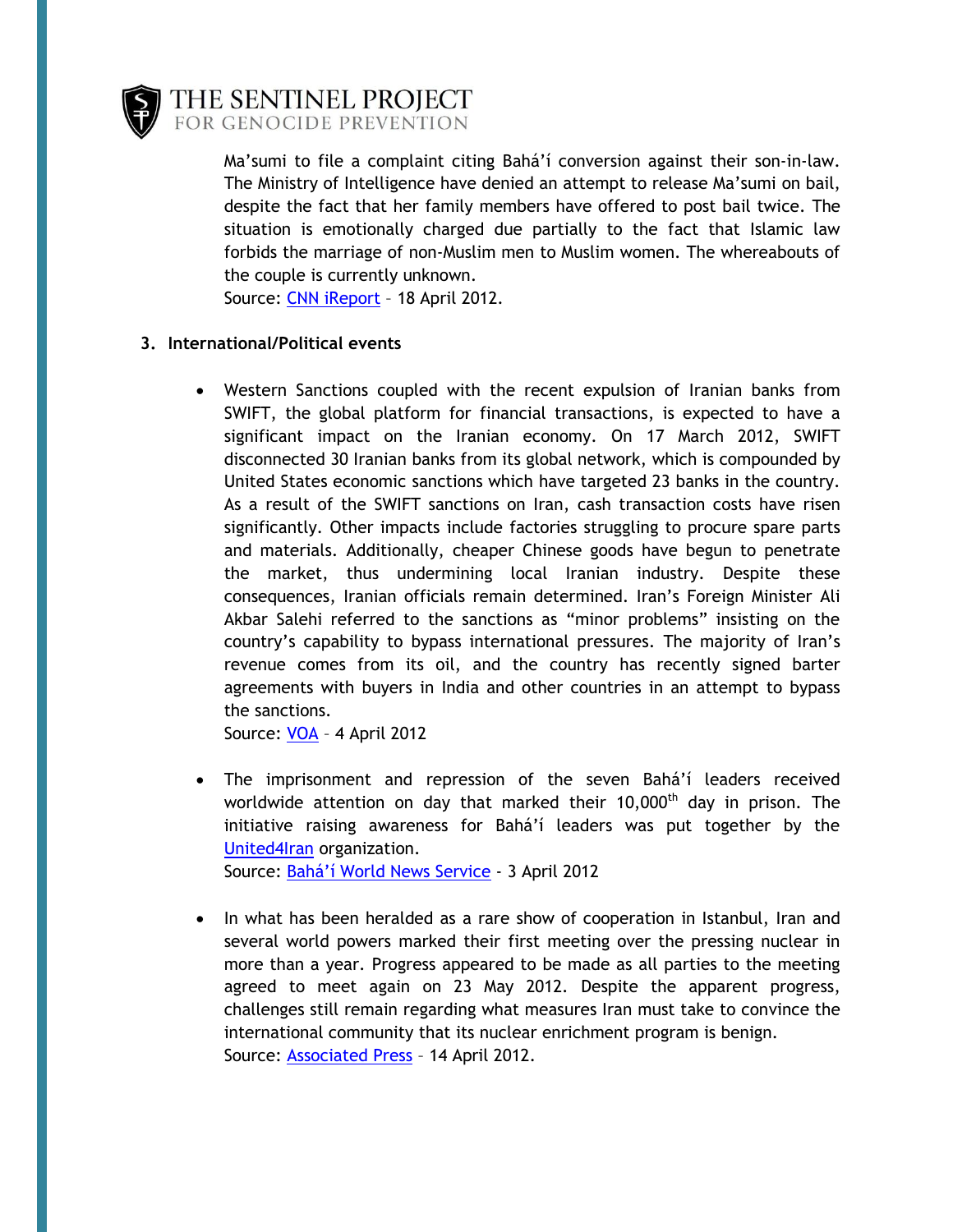

THE SENTINEL PROJECT FOR GENOCIDE PREVENTION

## **4. Internet Censorship**

- The Fars News Agency has reported that Iranian Minister of Communication and Technology, Reza Taghipour, has announced that a priority for the government this year is to launch the country's National Information Network (NIN). Taghipour proclaimed that the first phase of the NIN project will be launched in June and that the entire project is set to be complete by the end of the year. Taghipour shared his thoughts regarding the project - which will essentially be a government-controlled, Iran-specific internet - noting that the internet can bear cultural, social, and moral harms. Source: [Radio Zameneh](http://www.payvand.com/news/12/apr/1033.html?utm_source=twitterfeed&utm_medium=twitter) – 4 April 2012
- It has been reported that the proposed NIN will effectively block Iranian access to internet services such as Google, Gmail, Google Plus, Yahoo, and Hotmail. Such restrictions are in line with what Iranian officials are calling their attempt to have a "clean internet." In the first phase of the project, the aforementioned internet services will be blocked and replaced with corresponding national intranet services such as "Iran Mail" and "Iran Search Engine." The Iranian Government has begun its registration procedure for internet users to apply for an Iran Mail ID. This will require official identification information, which includes national ID, address, and full name. The following and final phase of the national network will implement the national intranet framework which will allegedly block all Iranians from greater internet access. This final stage is set to be launched in August of this year. Source: [International Business Times](http://img.ibtimes.com/www/articles/20120409/325415_iran-internet-intranet-censorhip-freedom-tehran-google.htm) – 9 April 2012

## **5. Release on Bail**

- Nine Bahá'ís previously arrested in Shiraz (Mezhdeh Falah, Eyman Rahmat-Penah, Mazhgan `Amadi, Farshid Yazdani, Sam Jaberi, Yekta Fahandezh, Sina Sarikhani, Kambiz Habibi, and Kavus Samimi) have now been freed on bail. Their bails were set at 100 million Tuman (62,000 euros; 81,000 USD) each. Source: [HRANA](http://sensday.wordpress.com/2012/05/02/nine-bahais-bailed-in-shiraz/) - 1 April 2012
- In a report on 12 April 2012, the Bahá'í News Service reported that three Bahá'ís - Azatollah Ahmadiyan, Shahzadeh Khalili, and Gholam-Husayn Mokktari - all Bahá'í residents of Masshad, have all been bailed from prison. Bail was set at 100 million tumans each (62,000 euros; 81,000 USD) Source: Bahá['í News Service](http://wp.me/pNMoJ-1i9) – 6 May 2012